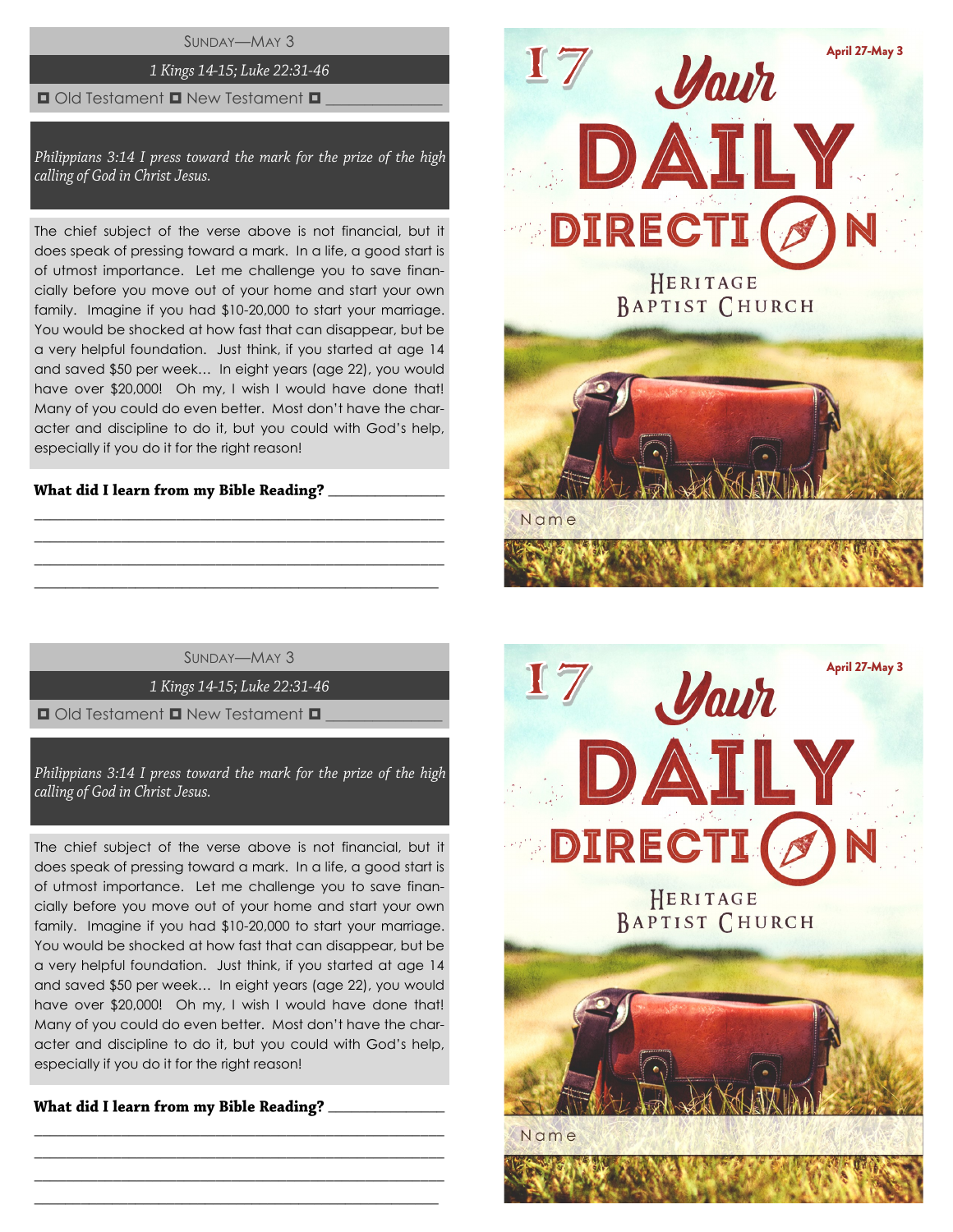MONDAY—APRIL 27

# 1 Kings 1-2; Luke 19:28-48

#### $\Box$  Old Testament  $\Box$  New Testament  $\Box$

2 Kings 12:15 Moreover they reckoned not with the men, into whose hand they delivered the money to be bestowed on workmen: for they dealt faithfully.

The word "money" is used 125 times in our King James Bible. To the supposedly spiritual, "money" is often looked upon with a negative connotation, yet it is a very important means of exchange in society. As a young man, I wish I had understood better the importance of money and the ability to control and have it work for me. Often we forsake our responsibility under the guise of "God will provide!" This can be a deceptive and lazy statement if not used in the proper context. A wise and responsible individual has a good handle on money. What do you now about finances? Now is the time to learn.

# What did I learn from my Bible Reading?\_\_

1 Kings 12-13; Luke 22:1-30

 $\Box$  Old Testament  $\Box$  New Testament  $\Box$ 

Ecclesiastes 7:12 For wisdom is a defence, and money is a defence: but the excellency of knowledge is, that wisdom giveth life to them that have it.

Imagine going into war with no weapons. What would you think of that individual? What if they said, "God will protect us!" You would think that person was a fool. Well, many Christians have the same attitude about money. I have been guilty for much of my life of this silly thinking. God wants us to use money as a weapon. Most Christians are defenseless in terms of their finances. We think money is supposed to just come to us, but that is not the case. We certainly need to be balanced. The key is your attitude—we need to secure money as long as money doesn't secure us. Talk to your parents or pastor about wise ways to have money defend you.

#### What did I learn from my Bible Reading? \_\_\_\_

MONDAY—APRIL 27

\_\_\_\_\_\_\_\_\_\_\_\_\_\_\_\_\_\_\_\_\_\_\_\_\_\_\_\_\_\_\_\_\_\_\_\_\_\_\_\_\_\_\_\_\_\_\_\_\_\_\_\_ \_\_\_\_\_\_\_\_\_\_\_\_\_\_\_\_\_\_\_\_\_\_\_\_\_\_\_\_\_\_\_\_\_\_\_\_\_\_\_\_\_\_\_\_\_\_\_\_\_\_\_\_ \_\_\_\_\_\_\_\_\_\_\_\_\_\_\_\_\_\_\_\_\_\_\_\_\_\_\_\_\_\_\_\_\_\_\_\_\_\_\_\_\_\_\_\_\_\_\_\_\_\_\_\_ \_\_\_\_\_\_\_\_\_\_\_\_\_\_\_\_\_\_\_\_\_\_\_\_\_\_\_\_\_\_\_\_\_\_\_\_\_\_\_\_\_\_\_\_\_\_\_\_\_\_\_\_

1 Kings 1-2; Luke 19:28-48

 $\Box$  Old Testament  $\Box$  New Testament  $\Box$ 

2 Kings 12:15 Moreover they reckoned not with the men, into whose hand they delivered the money to be bestowed on workmen: for they dealt faithfully.

The word "money" is used 125 times in our King James Bible. To the supposedly spiritual, "money" is often looked upon with a negative connotation, yet it is a very important means of exchange in society. As a young man, I wish I had understood better the importance of money and the ability to control and have it work for me. Often we forsake our responsibility under the guise of "God will provide!" This can be a deceptive and lazy statement if not used in the proper context. A wise and responsible individual has a good handle on money. What do you now about finances? Now is the time to learn.

\_\_\_\_\_\_\_\_\_\_\_\_\_\_\_\_\_\_\_\_\_\_\_\_\_\_\_\_\_\_\_\_\_\_\_\_\_\_\_\_\_\_\_\_\_\_\_\_\_\_\_\_ \_\_\_\_\_\_\_\_\_\_\_\_\_\_\_\_\_\_\_\_\_\_\_\_\_\_\_\_\_\_\_\_\_\_\_\_\_\_\_\_\_\_\_\_\_\_\_\_\_\_\_\_ \_\_\_\_\_\_\_\_\_\_\_\_\_\_\_\_\_\_\_\_\_\_\_\_\_\_\_\_\_\_\_\_\_\_\_\_\_\_\_\_\_\_\_\_\_\_\_\_\_\_\_\_ \_\_\_\_\_\_\_\_\_\_\_\_\_\_\_\_\_\_\_\_\_\_\_\_\_\_\_\_\_\_\_\_\_\_\_\_\_\_\_\_\_\_\_\_\_\_\_\_\_\_\_\_

What did I learn from my Bible Reading?\_\_\_\_\_\_\_\_\_\_\_

SATURDAY—MAY 2

\_\_\_\_\_\_\_\_\_\_\_\_\_\_\_\_\_\_\_\_\_\_\_\_\_\_\_\_\_\_\_\_\_\_\_\_\_\_\_\_\_\_\_\_\_\_\_\_\_\_\_\_ \_\_\_\_\_\_\_\_\_\_\_\_\_\_\_\_\_\_\_\_\_\_\_\_\_\_\_\_\_\_\_\_\_\_\_\_\_\_\_\_\_\_\_\_\_\_\_\_\_\_\_\_ \_\_\_\_\_\_\_\_\_\_\_\_\_\_\_\_\_\_\_\_\_\_\_\_\_\_\_\_\_\_\_\_\_\_\_\_\_\_\_\_\_\_\_\_\_\_\_\_\_\_\_\_ \_\_\_\_\_\_\_\_\_\_\_\_\_\_\_\_\_\_\_\_\_\_\_\_\_\_\_\_\_\_\_\_\_\_\_\_\_\_\_\_\_\_\_\_\_\_\_\_\_\_\_\_

1 Kings 12-13; Luke 22:1-30

 $\Box$  Old Testament  $\Box$  New Testament  $\Box$ 

Ecclesiastes 7:12 For wisdom is a defence, and money is a defence: but the excellency of knowledge is, that wisdom giveth life to them that have it.

Imagine going into war with no weapons. What would you think of that individual? What if they said, "God will protect us!" You would think that person was a fool. Well, many Christians have the same attitude about money. I have been guilty for much of my life of this silly thinking. God wants us to use money as a weapon. Most Christians are defenseless in terms of their finances. We think money is supposed to just come to us, but that is not the case. We certainly need to be balanced. The key is your attitude—we need to secure money as long as money doesn't secure us. Talk to your parents or pastor about wise ways to have money defend you.

\_\_\_\_\_\_\_\_\_\_\_\_\_\_\_\_\_\_\_\_\_\_\_\_\_\_\_\_\_\_\_\_\_\_\_\_\_\_\_\_\_\_\_\_\_\_\_\_\_\_\_\_ \_\_\_\_\_\_\_\_\_\_\_\_\_\_\_\_\_\_\_\_\_\_\_\_\_\_\_\_\_\_\_\_\_\_\_\_\_\_\_\_\_\_\_\_\_\_\_\_\_\_\_\_ \_\_\_\_\_\_\_\_\_\_\_\_\_\_\_\_\_\_\_\_\_\_\_\_\_\_\_\_\_\_\_\_\_\_\_\_\_\_\_\_\_\_\_\_\_\_\_\_\_\_\_\_ \_\_\_\_\_\_\_\_\_\_\_\_\_\_\_\_\_\_\_\_\_\_\_\_\_\_\_\_\_\_\_\_\_\_\_\_\_\_\_\_\_\_\_\_\_\_\_\_\_\_\_\_

What did I learn from my Bible Reading? \_\_\_\_\_\_\_\_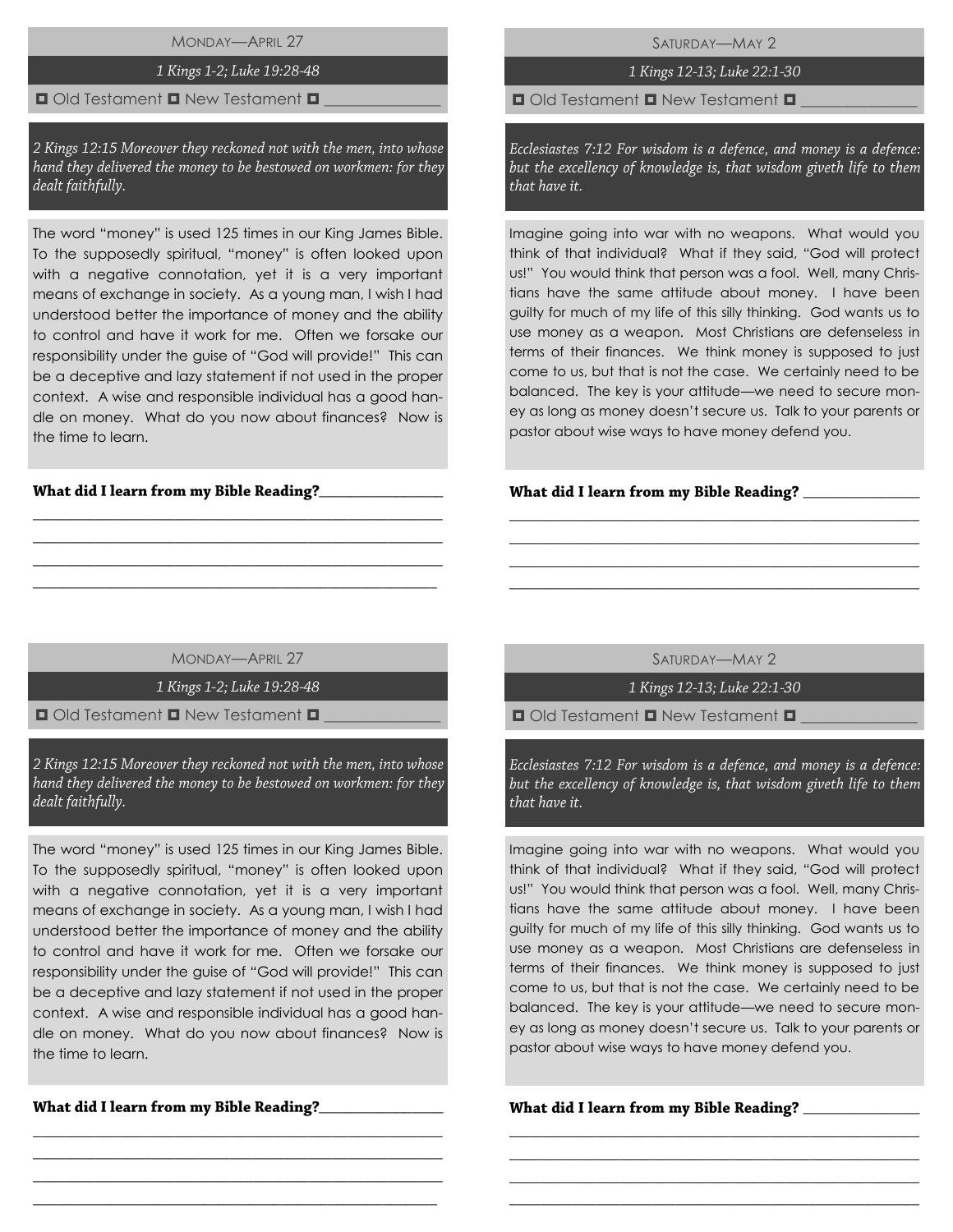FRIDAY—MAY 1

# 1 Kings 10-11; Luke 21:1-19

## $\blacksquare$  Old Testament  $\blacksquare$  New Testament  $\blacksquare$

Proverbs 3:27 ¶ Withhold not good from them to whom it is due, when it is in the power of thine hand to do it.

Don't you wish you could do good to people? It is a great feeling when you can do good financially to someone. Imagine the blessing of helping someone out—paying for their groceries, helping someone out of a bind, giving towards a special offering, etc. There are countless times I wished that I could give, but didn't have it in my hand. Often it was because of my own lack of wisdom and discipline when it came to my personal finances. Putting God first doesn't mean you forsake this area. Money is important. It is a means to an end. We are not to love it or serve it, but we are to have money serve and work for us. Learn how. Seek counsel and teaching on this subject while you are young.

#### What did I learn from my Bible Reading?

TUESDAY—APRIL 28

# 1 Kings 3-5; Luke 20:1-16

 $\Box$  Old Testament  $\Box$  New Testament  $\Box$ 

Romans 13:8 Owe no man any thing, but to love one another: for he that loveth another hath fulfilled the law.

The world's philosophy is a "get-it-now" philosophy. Few Christians ever really learn to discipline themselves to the place where they pay cash for everything. Instead we take the easy way of putting it on credit and paying for it later. This is a dangerous practice. The Bible says that "the borrower is servant to the lender." (Prov. 22:7). We should have ONE Lord, and that is God. While you have a clean slate, decide in your youth that you will save up for purchases. Learn the importance of waiting, and you will avoid paying much more (with interest) than you originally intended.

### **\_**\_\_\_\_\_\_\_\_\_\_\_\_\_\_\_

FRIDAY—MAY 1

\_\_\_\_\_\_\_\_\_\_\_\_\_\_\_\_\_\_\_\_\_\_\_\_\_\_\_\_\_\_\_\_\_\_\_\_\_\_\_\_\_\_\_\_\_\_\_\_\_\_\_\_ \_\_\_\_\_\_\_\_\_\_\_\_\_\_\_\_\_\_\_\_\_\_\_\_\_\_\_\_\_\_\_\_\_\_\_\_\_\_\_\_\_\_\_\_\_\_\_\_\_\_\_\_ \_\_\_\_\_\_\_\_\_\_\_\_\_\_\_\_\_\_\_\_\_\_\_\_\_\_\_\_\_\_\_\_\_\_\_\_\_\_\_\_\_\_\_\_\_\_\_\_\_\_\_\_  $\_$  , and the set of the set of the set of the set of the set of the set of the set of the set of the set of the set of the set of the set of the set of the set of the set of the set of the set of the set of the set of th

1 Kings 10-11; Luke 21:1-19

 $\blacksquare$  Old Testament  $\blacksquare$  New Testament  $\blacksquare$ 

Proverbs 3:27 ¶ Withhold not good from them to whom it is due, when it is in the power of thine hand to do it.

Don't you wish you could do good to people? It is a great feeling when you can do good financially to someone. Imagine the blessing of helping someone out—paying for their groceries, helping someone out of a bind, giving towards a special offering, etc. There are countless times I wished that I could give, but didn't have it in my hand. Often it was because of my own lack of wisdom and discipline when it came to my personal finances. Putting God first doesn't mean you forsake this area. Money is important. It is a means to an end. We are not to love it or serve it, but we are to have money serve and work for us. Learn how. Seek counsel and teaching on this subject while you are young.

\_\_\_\_\_\_\_\_\_\_\_\_\_\_\_\_\_\_\_\_\_\_\_\_\_\_\_\_\_\_\_\_\_\_\_\_\_\_\_\_\_\_\_\_\_\_\_\_\_\_\_\_ \_\_\_\_\_\_\_\_\_\_\_\_\_\_\_\_\_\_\_\_\_\_\_\_\_\_\_\_\_\_\_\_\_\_\_\_\_\_\_\_\_\_\_\_\_\_\_\_\_\_\_\_ \_\_\_\_\_\_\_\_\_\_\_\_\_\_\_\_\_\_\_\_\_\_\_\_\_\_\_\_\_\_\_\_\_\_\_\_\_\_\_\_\_\_\_\_\_\_\_\_\_\_\_\_  $\_$  , and the set of the set of the set of the set of the set of the set of the set of the set of the set of the set of the set of the set of the set of the set of the set of the set of the set of the set of the set of th

\_\_\_\_\_\_\_\_\_\_\_\_\_\_\_

TUESDAY—APRIL 28

\_\_\_\_\_\_\_\_\_\_\_\_\_\_\_\_\_\_\_\_\_\_\_\_\_\_\_\_\_\_\_\_\_\_\_\_\_\_\_\_\_\_\_\_\_\_\_\_\_\_\_\_ \_\_\_\_\_\_\_\_\_\_\_\_\_\_\_\_\_\_\_\_\_\_\_\_\_\_\_\_\_\_\_\_\_\_\_\_\_\_\_\_\_\_\_\_\_\_\_\_\_\_\_\_ \_\_\_\_\_\_\_\_\_\_\_\_\_\_\_\_\_\_\_\_\_\_\_\_\_\_\_\_\_\_\_\_\_\_\_\_\_\_\_\_\_\_\_\_\_\_\_\_\_\_\_\_ \_\_\_\_\_\_\_\_\_\_\_\_\_\_\_\_\_\_\_\_\_\_\_\_\_\_\_\_\_\_\_\_\_\_\_\_\_\_\_\_\_\_\_\_\_\_\_\_\_\_\_\_

1 Kings 3-5; Luke 20:1-16

 $\Box$  Old Testament  $\Box$  New Testament  $\Box$ 

Romans 13:8 Owe no man any thing, but to love one another: for he that loveth another hath fulfilled the law.

The world's philosophy is a "get-it-now" philosophy. Few Christians ever really learn to discipline themselves to the place where they pay cash for everything. Instead we take the easy way of putting it on credit and paying for it later. This is a dangerous practice. The Bible says that "the borrower is servant to the lender." (Prov. 22:7). We should have ONE Lord, and that is God. While you have a clean slate, decide in your youth that you will save up for purchases. Learn the importance of waiting, and you will avoid paying much more (with interest) than you originally intended.

\_\_\_\_\_\_\_\_\_\_\_\_\_\_\_\_\_\_\_\_\_\_\_\_\_\_\_\_\_\_\_\_\_\_\_\_\_\_\_\_\_\_\_\_\_\_\_\_\_\_\_\_ \_\_\_\_\_\_\_\_\_\_\_\_\_\_\_\_\_\_\_\_\_\_\_\_\_\_\_\_\_\_\_\_\_\_\_\_\_\_\_\_\_\_\_\_\_\_\_\_\_\_\_\_ \_\_\_\_\_\_\_\_\_\_\_\_\_\_\_\_\_\_\_\_\_\_\_\_\_\_\_\_\_\_\_\_\_\_\_\_\_\_\_\_\_\_\_\_\_\_\_\_\_\_\_\_ \_\_\_\_\_\_\_\_\_\_\_\_\_\_\_\_\_\_\_\_\_\_\_\_\_\_\_\_\_\_\_\_\_\_\_\_\_\_\_\_\_\_\_\_\_\_\_\_\_\_\_\_

What did I learn from my Bible Reading?\_\_\_\_\_\_\_\_